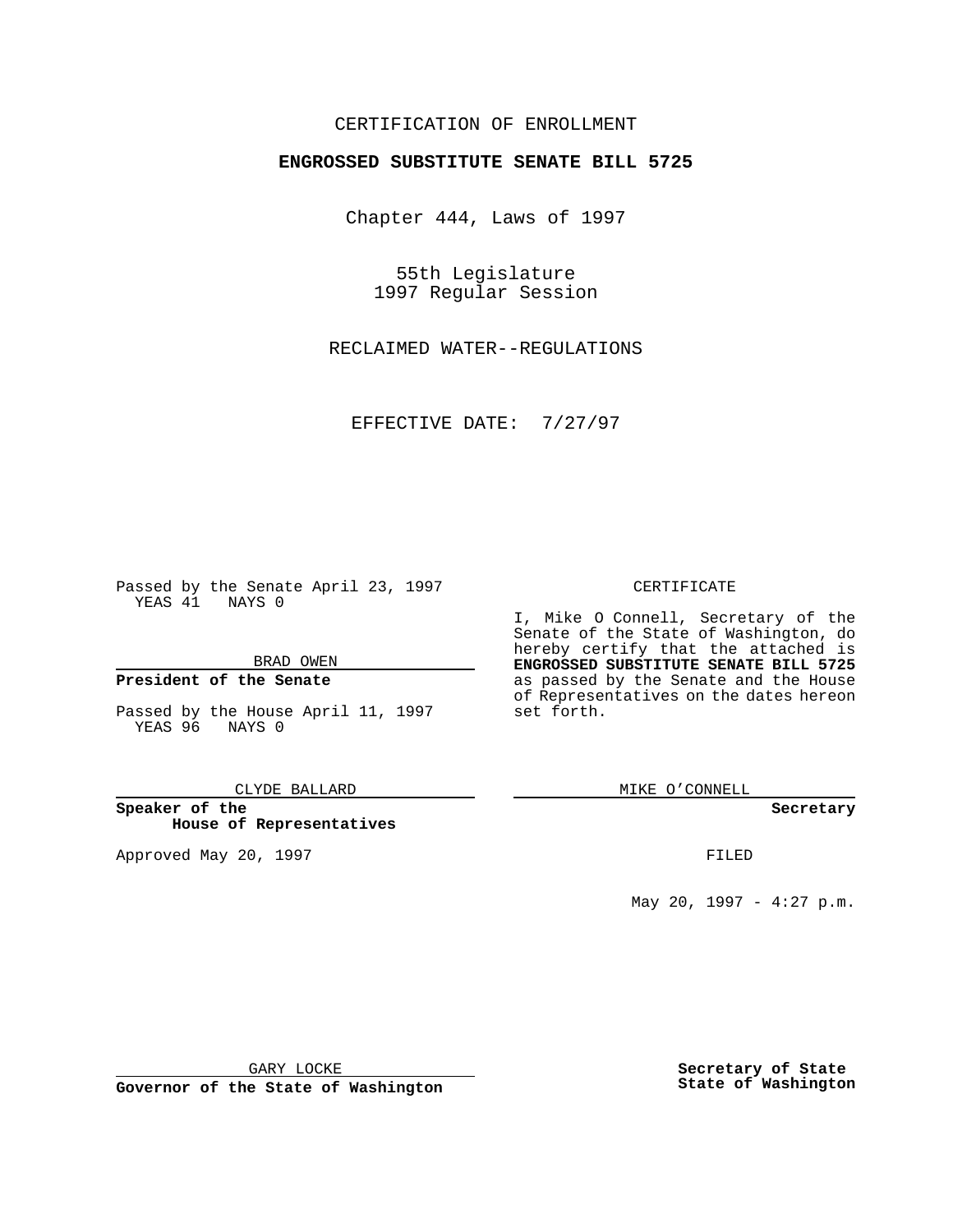# **ENGROSSED SUBSTITUTE SENATE BILL 5725** \_\_\_\_\_\_\_\_\_\_\_\_\_\_\_\_\_\_\_\_\_\_\_\_\_\_\_\_\_\_\_\_\_\_\_\_\_\_\_\_\_\_\_\_\_\_\_

\_\_\_\_\_\_\_\_\_\_\_\_\_\_\_\_\_\_\_\_\_\_\_\_\_\_\_\_\_\_\_\_\_\_\_\_\_\_\_\_\_\_\_\_\_\_\_

AS AMENDED BY THE HOUSE

Passed Legislature - 1997 Regular Session

#### **State of Washington 55th Legislature 1997 Regular Session**

**By** Senate Committee on Agriculture & Environment (originally sponsored by Senators Swecker and McDonald)

Read first time 02/28/97.

 AN ACT Relating to reclaimed water; amending RCW 90.46.010, 90.46.080, and 90.46.090; adding new sections to chapter 90.46 RCW; adding a new section to chapter 90.03 RCW; adding a new section to chapter 90.44 RCW; adding a new section to chapter 90.48 RCW; and creating a new section.

BE IT ENACTED BY THE LEGISLATURE OF THE STATE OF WASHINGTON:

 NEW SECTION. **Sec. 1.** A new section is added to chapter 90.46 RCW to read as follows:

 The owner of a wastewater treatment facility that is reclaiming water with a permit issued under this chapter has the exclusive right to any reclaimed water generated by the wastewater treatment facility. Use and distribution of the reclaimed water by the owner of the wastewater treatment facility is exempt from the permit requirements of RCW 90.03.250 and 90.44.060. Revenues derived from the reclaimed water facility shall be used only to offset the cost of operation of the wastewater utility fund or other applicable source of system-wide funding.

 If the proposed use or uses of reclaimed water are intended to augment or replace potable water supplies or create the potential for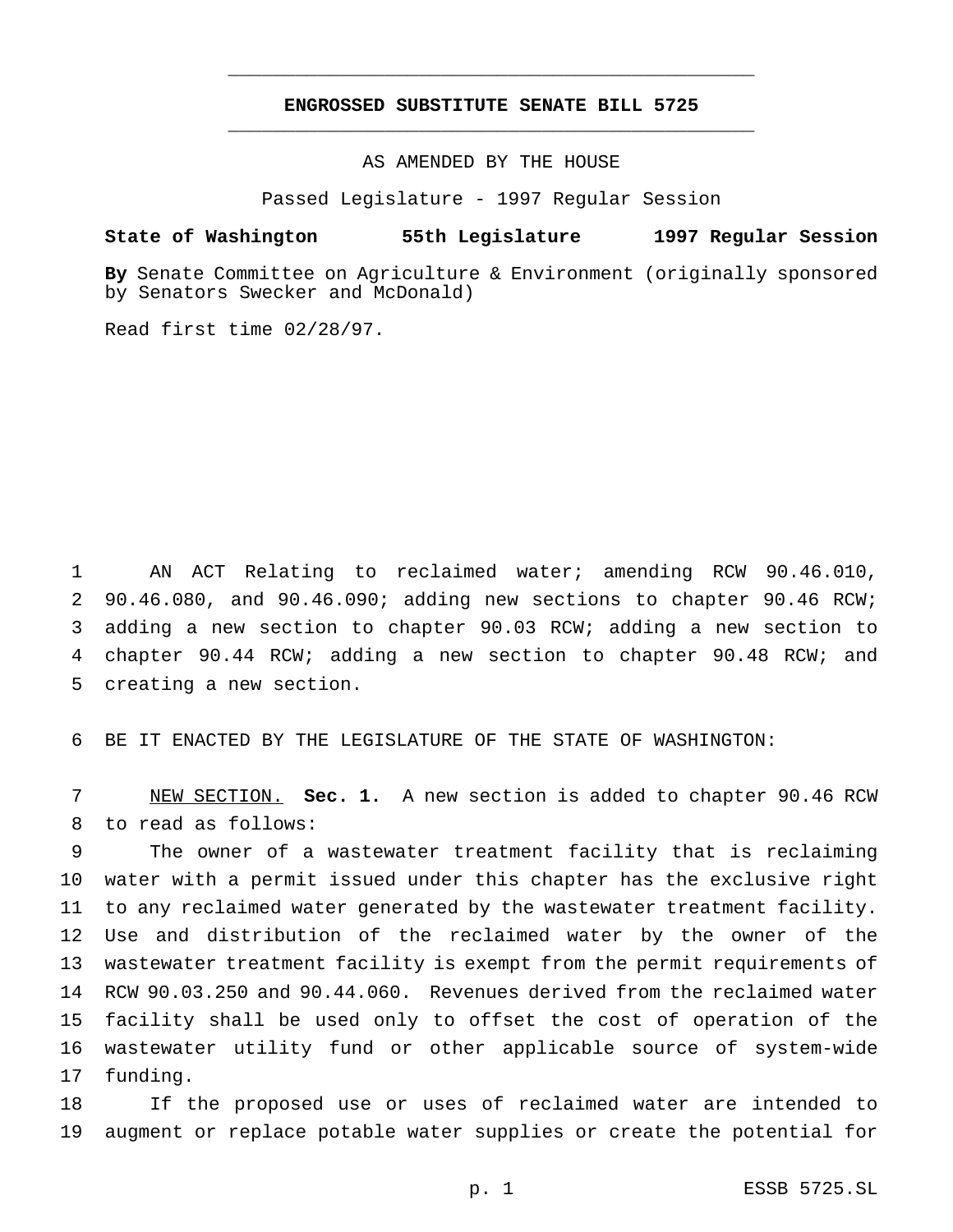the development of additional potable water supplies, such use or uses shall be considered in the development of the regional water supply plan or plans addressing potable water supply service by multiple water purveyors. The owner of a wastewater treatment facility that proposes to reclaim water shall be included as a participant in the development of such regional water supply plan or plans.

 NEW SECTION. **Sec. 2.** A new section is added to chapter 90.03 RCW to read as follows:

 The permit requirements of RCW 90.03.250 do not apply to the use of reclaimed water by the owner of a wastewater treatment facility under the provisions of section 1 of this act.

 NEW SECTION. **Sec. 3.** A new section is added to chapter 90.44 RCW to read as follows:

 The permit requirements of RCW 90.44.060 do not apply to the use of reclaimed water by the owner of a wastewater treatment facility under the provisions of section 1 of this act.

 NEW SECTION. **Sec. 4.** A new section is added to chapter 90.46 RCW to read as follows:

 Facilities that reclaim water under this chapter shall not impair any existing water right downstream from any freshwater discharge points of such facilities unless compensation or mitigation for such impairment is agreed to by the holder of the affected water right.

 **Sec. 5.** RCW 90.46.010 and 1995 c 342 s 2 are each amended to read as follows:

 Unless the context clearly requires otherwise, the definitions in this section apply throughout this chapter.

 (1) "Greywater" means wastewater having the consistency and strength of residential domestic type wastewater. Greywater includes wastewater from sinks, showers, and laundry fixtures, but does not include toilet or urinal waters.

 (2) "Land application" means application of treated effluent for purposes of irrigation or landscape enhancement for residential, business, and governmental purposes.

 (3) "Person" means any state, individual, public or private corporation, political subdivision, governmental subdivision,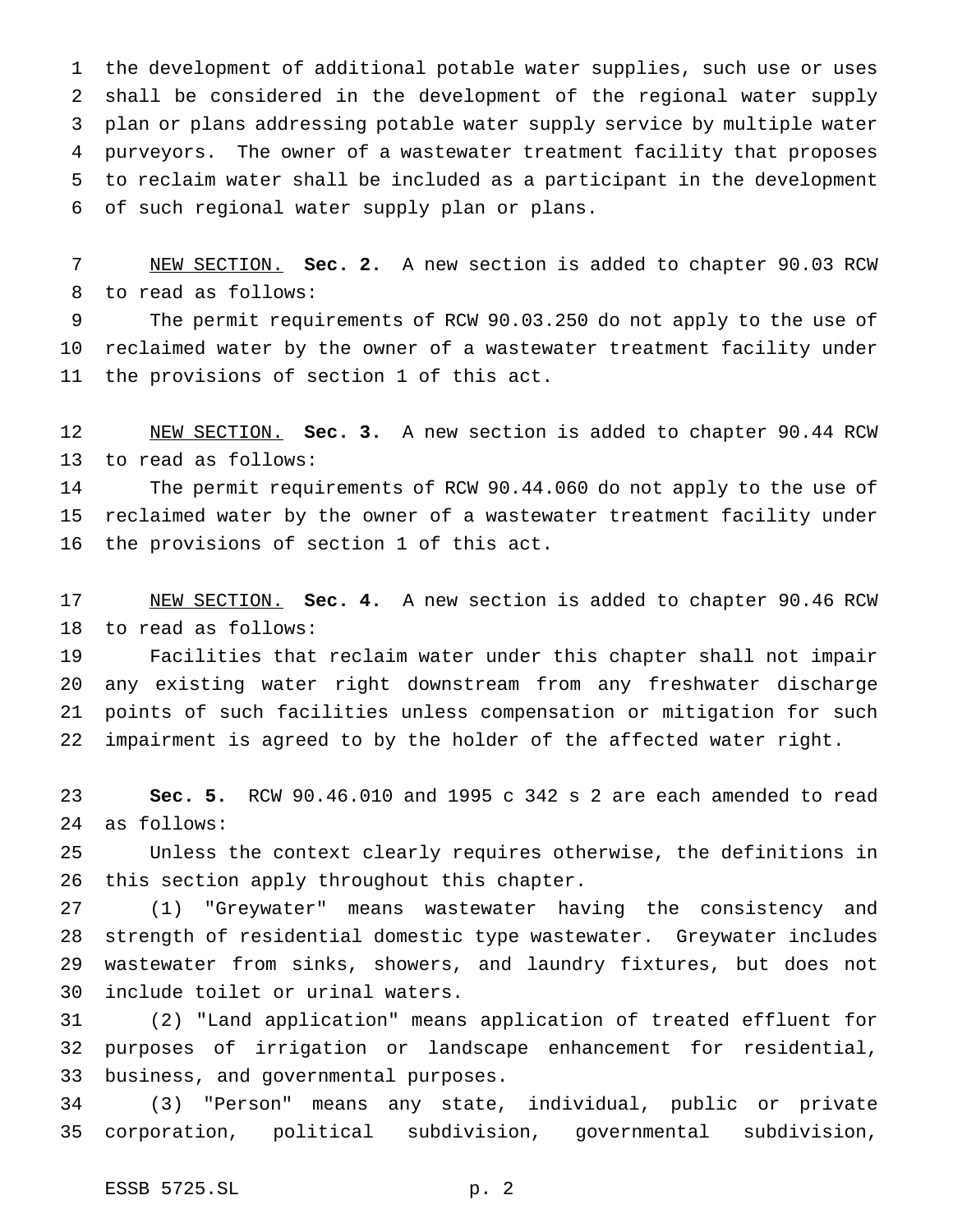governmental agency, municipality, copartnership, association, firm, trust estate, or any other legal entity whatever.

 (4) "Reclaimed water" means effluent derived in any part from sewage from a wastewater treatment system that has been adequately and reliably treated, so that as a result of that treatment, it is suitable for a ((direct)) beneficial use or a controlled use that would not otherwise occur and is no longer considered wastewater.

8 (5) "Sewage" means water-carried human wastes((, including kitchen, 9 bath, and laundry waste)) from residences, buildings, industrial and commercial establishments, or other places, together with such ground water infiltration, surface waters, or industrial wastewater as may be present.

(6) "User" means any person who uses reclaimed water.

 (7) "Wastewater" means water and wastes discharged from homes, businesses, and industry to the sewer system.

16 (8) "((Direct)) Beneficial use" means the use of reclaimed water, that has been transported from the point of production to the point of use without an intervening discharge to the waters of the state, for a beneficial purpose.

 (9) "Direct recharge" means the controlled subsurface addition of water directly to the ground water basin that results in the replenishment of ground water.

 (10) "Ground water recharge criteria" means the contaminant criteria found in the drinking water quality standards adopted by the state board of health pursuant to chapter 43.20 RCW and the department of health pursuant to chapter 70.119A RCW.

 (11) "Planned ground water recharge project" means any reclaimed water project designed for the purpose of recharging ground water, via 29 direct recharge or surface ((spreading)) percolation.

 (12) "Reclamation criteria" means the criteria set forth in the water reclamation and reuse interim standards and subsequent revisions adopted by the department of ecology and the department of health.

 (13) "Streamflow augmentation" means the discharge of reclaimed water to rivers and streams of the state or other surface water bodies, but not wetlands.

36 (14) "Surface ((spreading)) percolation" means the controlled application of water to the ground surface for the purpose of replenishing ground water.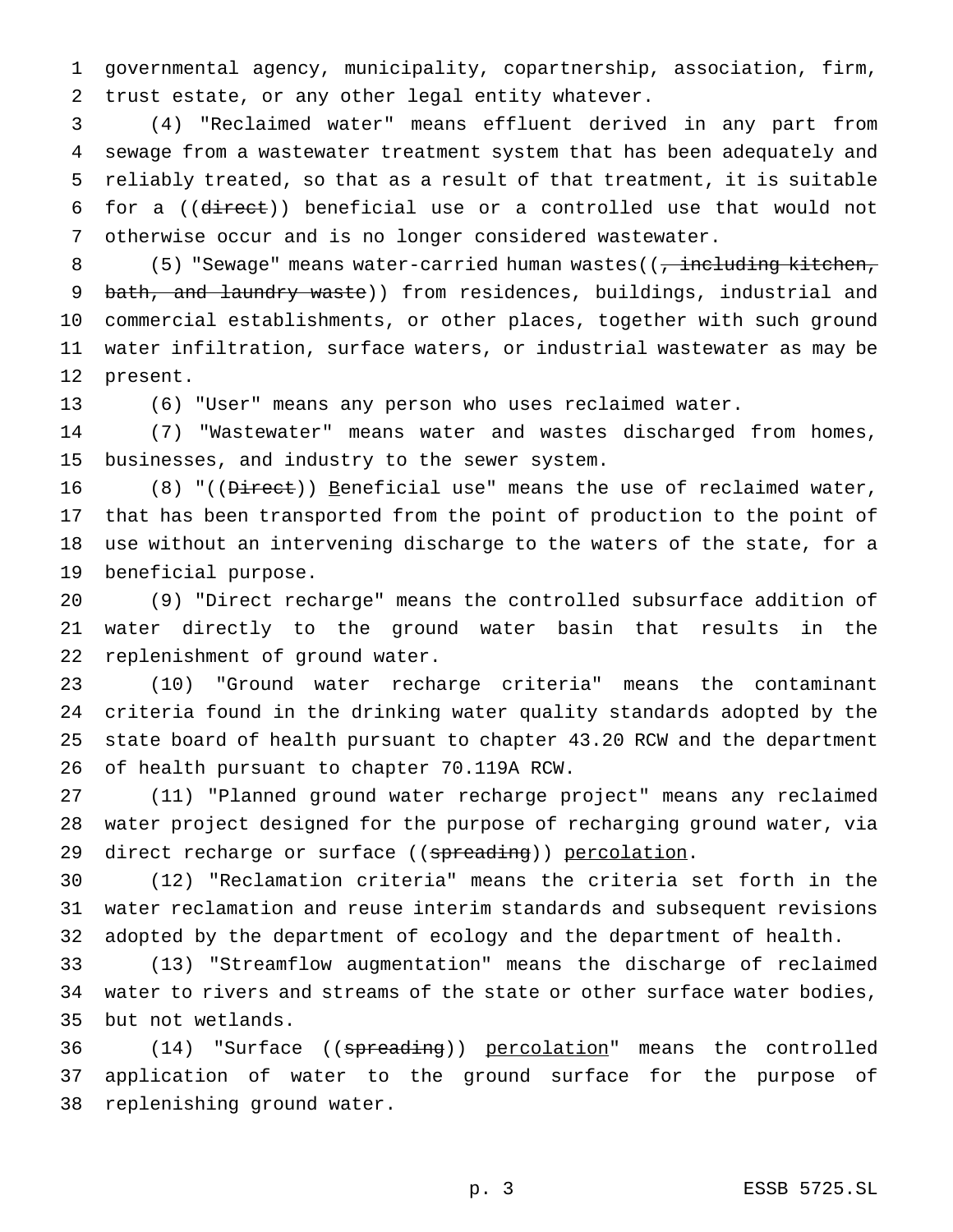(15) "Wetland or wetlands" means areas that are inundated or saturated by surface water or ground water at a frequency and duration sufficient to support, and that under normal circumstances do support, a prevalence of vegetation typically adapted to life in saturated soil conditions. Wetlands generally include swamps, marshes, bogs, and similar areas. Wetlands regulated under this chapter shall be delineated in accordance with the manual adopted by the department of 8 ecology pursuant to RCW 90.58.380.

 (16) (("Created wetlands" means a wetland intentionally created 10 from a nonwetland site to produce or replace natural habitat.)) "Constructed beneficial use wetlands" means those wetlands 12 intentionally constructed on nonwetland sites to produce or replace natural wetland functions and values. Constructed beneficial use 14 wetlands are considered "waters of the state."

 (17) "Constructed treatment wetlands" means those wetlands intentionally constructed on nonwetland sites and managed for the 17 primary purpose of wastewater or storm water treatment. Constructed 18 treatment wetlands are considered part of the collection and treatment 19 system and are not considered "waters of the state."

 **Sec. 6.** RCW 90.46.080 and 1995 c 342 s 3 are each amended to read as follows:

 (1) Reclaimed water may be beneficially used for surface 23 ((spreading)) percolation provided the reclaimed water meets the ground water recharge criteria as measured in ground water beneath or down gradient of the recharge project site, and has been incorporated into a sewer or water comprehensive plan, as applicable, adopted by the applicable local government and approved by the department of health or department of ecology as applicable.

 (2) If the state ground water recharge criteria as defined by RCW 90.46.010 do not contain a standard for a constituent or contaminant, the department of ecology shall establish a discharge limit consistent with the goals of this chapter.

33 (3) Reclaimed water that does not meet the ground water recharge criteria may be beneficially used for surface percolation where the 35 department of ecology, in consultation with the department of health, 36 has specifically authorized such use at such lower standard.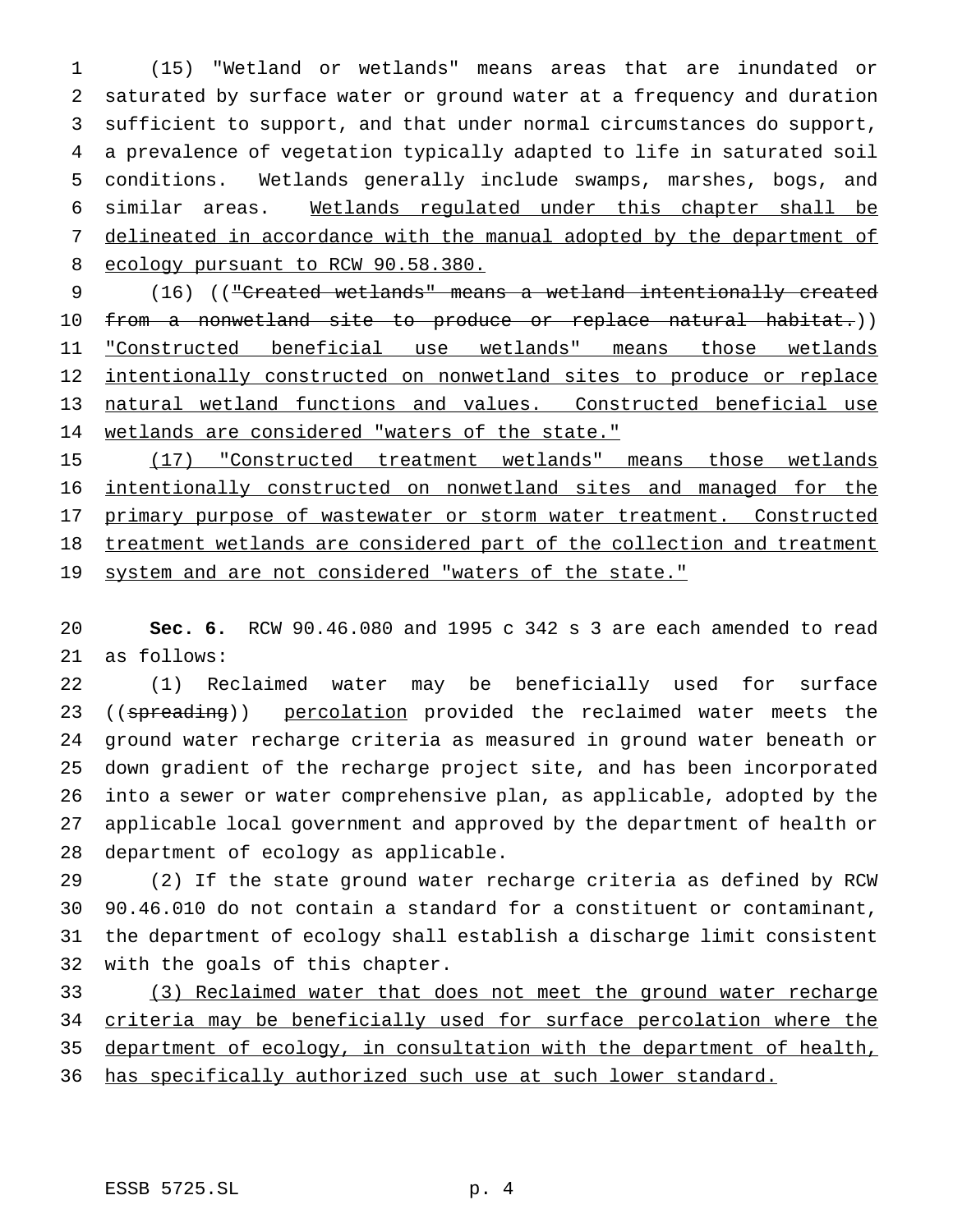**Sec. 7.** RCW 90.46.090 and 1995 c 342 s 4 are each amended to read as follows:

 (1) Reclaimed water may be beneficially used for discharge into ((created)) constructed beneficial use wetlands and constructed 5 treatment wetlands provided the reclaimed water meets the class A or B reclaimed water standards as defined in the reclamation criteria, and the discharge is incorporated into a sewer or water comprehensive plan, as applicable, adopted by the applicable local government and approved by the department of health or department of ecology as applicable.

10 (2) Reclaimed water that does not meet the class A or B reclaimed 11 water standard<u>s</u> may be beneficially used for discharge into ((created)) 12 constructed treatment wetlands where the department of ecology, in consultation with the department of health, has specifically authorized 14 such use at such lower standards ((in conjunction with a pilot project designated pursuant to this chapter, the purpose of which is to test 16 and implement the use of created wetlands for advanced treatment)).

17 (3) The department of ecology and the department of health must develop appropriate standards for discharging reclaimed water into constructed beneficial use wetlands and constructed treatment wetlands. These standards must be considered as part of the approval process under subsections (1) and (2) of this section.

 NEW SECTION. **Sec. 8.** A new section is added to chapter 90.46 RCW to read as follows:

 (1) The department of health shall develop standards, procedures, and guidelines for the reuse of greywater, consistent with RCW 43.20.230(2), by January 1, 1998.

 (2) Standards, procedures, and guidelines developed by the department of health for reuse of greywater shall encourage the application of this technology for conserving water resources, or reducing the wastewater load, on domestic wastewater facilities, individual on-site sewage treatment and disposal systems, or community on-site sewage treatment and disposal systems.

 (3) The department of health and local health officers may permit the reuse of greywater according to rules adopted by the department of health.

 NEW SECTION. **Sec. 9.** A new section is added to chapter 90.48 RCW to read as follows: